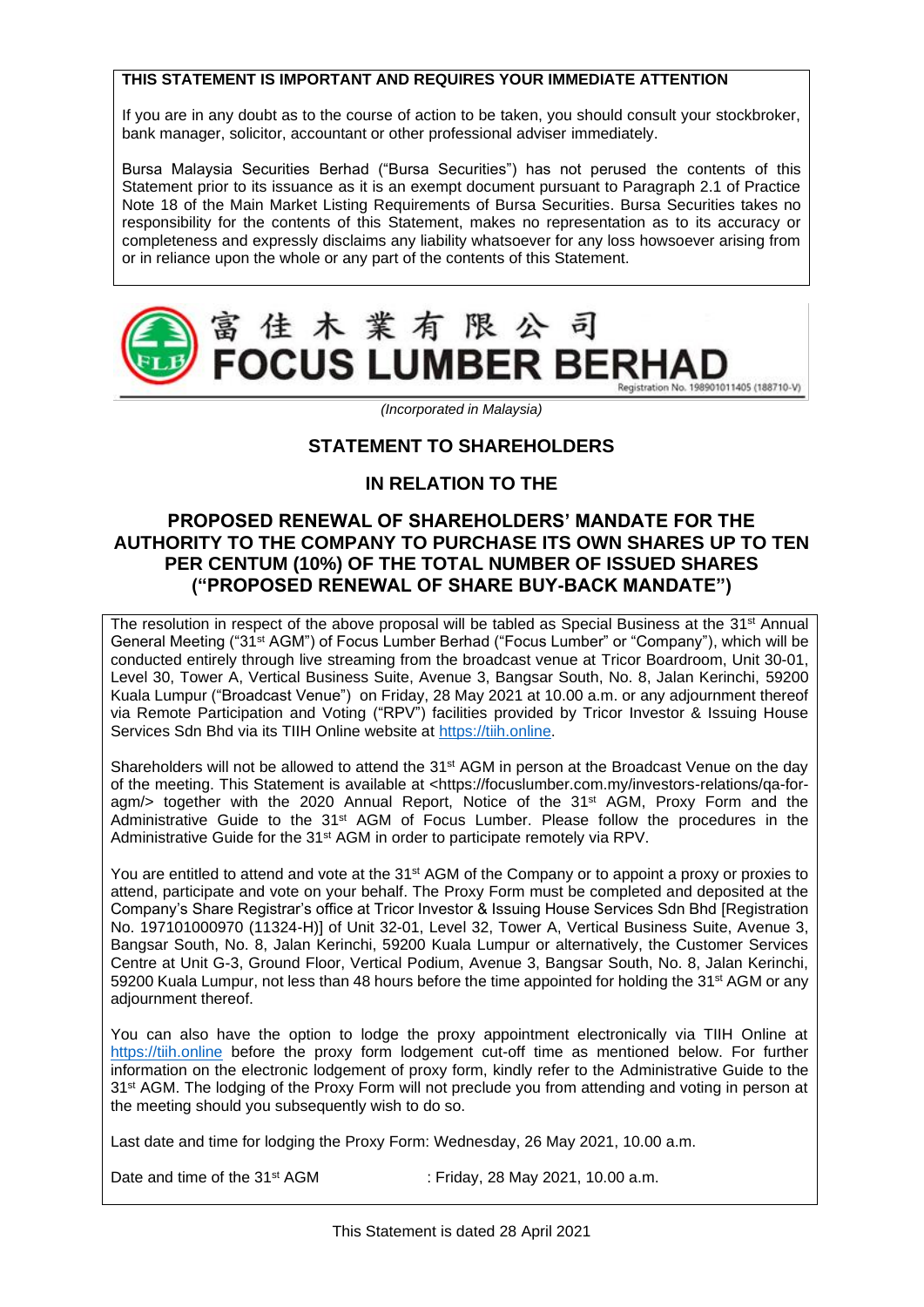# **DEFINITIONS**

Except where the context otherwise requires, the following definitions shall apply throughout this Statement:-

| Act                                                          | Companies Act 2016, as amended from time to time and any re-<br>enactment thereof (including the corresponding previous written law)                                        |
|--------------------------------------------------------------|-----------------------------------------------------------------------------------------------------------------------------------------------------------------------------|
| AGM                                                          | <b>Annual General Meeting</b>                                                                                                                                               |
| <b>Board</b>                                                 | Board of Directors of Focus Lumber                                                                                                                                          |
| <b>Bursa Securities</b>                                      | Bursa Malaysia Securities Berhad [Registration No. 200301033577<br>$(635998-W)$                                                                                             |
| Code                                                         | Malaysian Code on Take-Overs and Mergers 2016, including any<br>amendments that may be made from time to time                                                               |
| <b>CMSA</b>                                                  | Capital Markets and Services Act 2007 including any amendments that<br>may be made from time to time                                                                        |
| <b>Directors</b>                                             | Has the meaning given in Section 2(1) of the CMSA                                                                                                                           |
| <b>EPS</b>                                                   | Earnings per share                                                                                                                                                          |
| <b>ESOS</b>                                                  | <b>Employees' Share Option Scheme</b>                                                                                                                                       |
| Focus Lumber or the<br>Company                               | Focus Lumber Berhad [198901011405 (188710-V)]                                                                                                                               |
| Focus Lumber Group<br>or Group                               | Focus Lumber Berhad [Registration No. 198901011405 (188710-V)] and<br>its subsidiaries, Untung Ria Sdn Bhd and Focus Layo Flooring<br>collectively                          |
| <b>Listing Requirements</b>                                  | Main Market Listing Requirements of Bursa Securities and any<br>amendments that may be made from time to time                                                               |
| <b>LPD</b>                                                   | 2 April 2021, being the latest practicable date prior to the printing of this<br>Statement                                                                                  |
| <b>Market Day</b>                                            | A day on which the stock market of Bursa Securities is open for trading<br>in securities                                                                                    |
| NА                                                           | Net assets                                                                                                                                                                  |
| <b>Proposal Share</b><br>Buy-Back                            | Proposed purchase of up to ten per centum (10%) of Focus Lumber's total<br>number of issued shares                                                                          |
| Proposed Renewal of<br>Share Buy-Back<br>Mandate or Proposal | Proposed renewal of shareholders' mandate for the authority to the<br>Company to purchase its own shares up to ten per centum (10%) of its<br>total number of issued shares |
| <b>Purchased Shares</b>                                      | Focus Lumber Shares to be purchased by the Company pursuant to the<br>Proposed Renewal of Share Buy-Back Mandate                                                            |
| RM and sen                                                   | Ringgit Malaysia and sen, respectively                                                                                                                                      |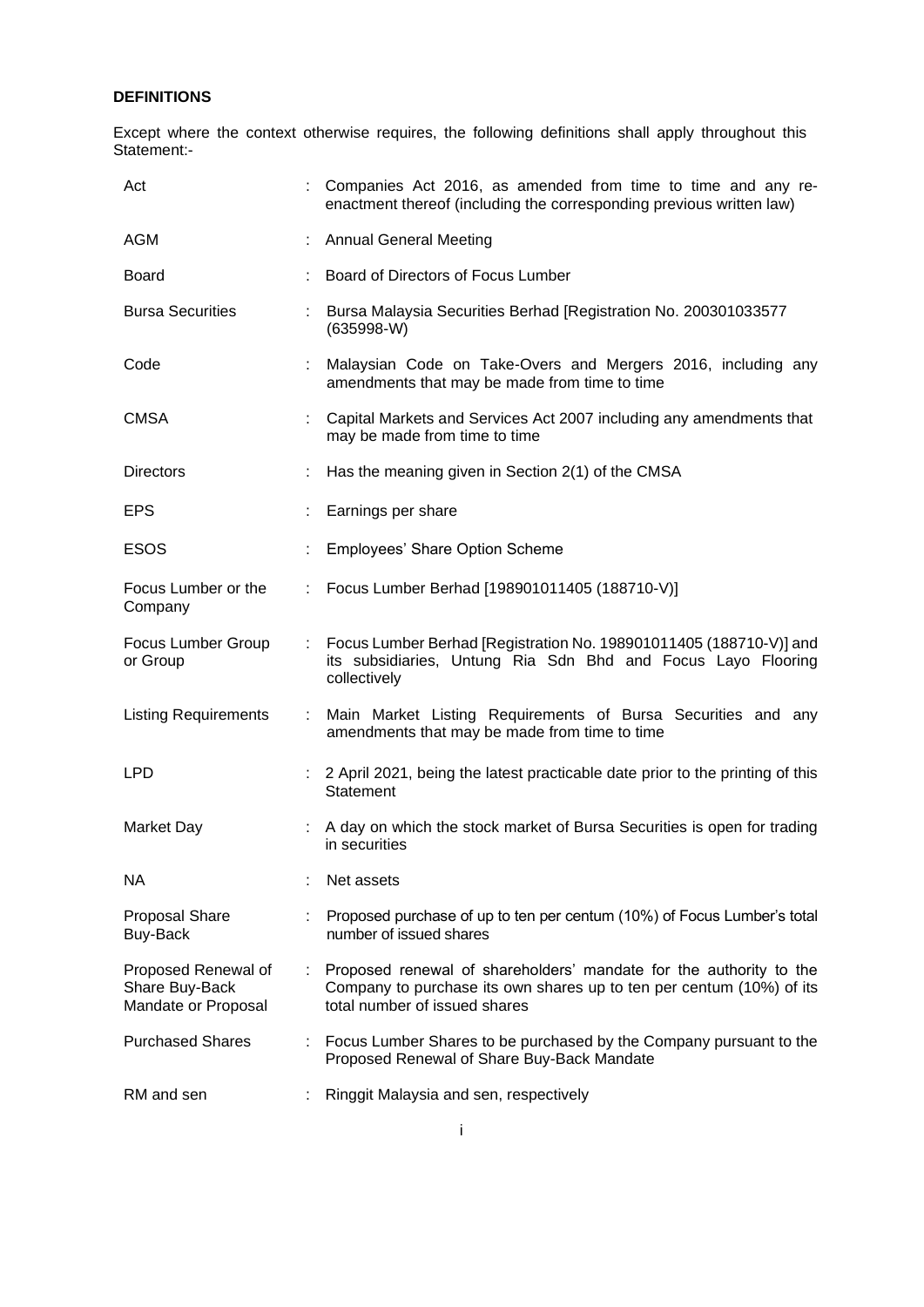SC : Securities Commission Malaysia

Focus Lumber Shares or Shares : Ordinary share(s) in Focus Lumber

All references to "you" in this statement are referred to Focus Lumber's shareholders.

Words denoting the singular shall, where applicable, include the plural and vice versa. Words denoting the masculine gender shall, where applicable, include the feminine and neuter genders and vice versa. Any reference to persons shall include corporations, unless otherwise specified.

Any reference in this Statement to any enactment is a reference to that enactment as for the time being amended or re-enacted. Any reference to a time of a day in this Statement shall be a reference to Malaysian time, unless otherwise specified.

Any discrepancy in the tables between the amounts listed and the totals in this Statement are due to rounding.

*[The rest of this page is intentionally left blank]*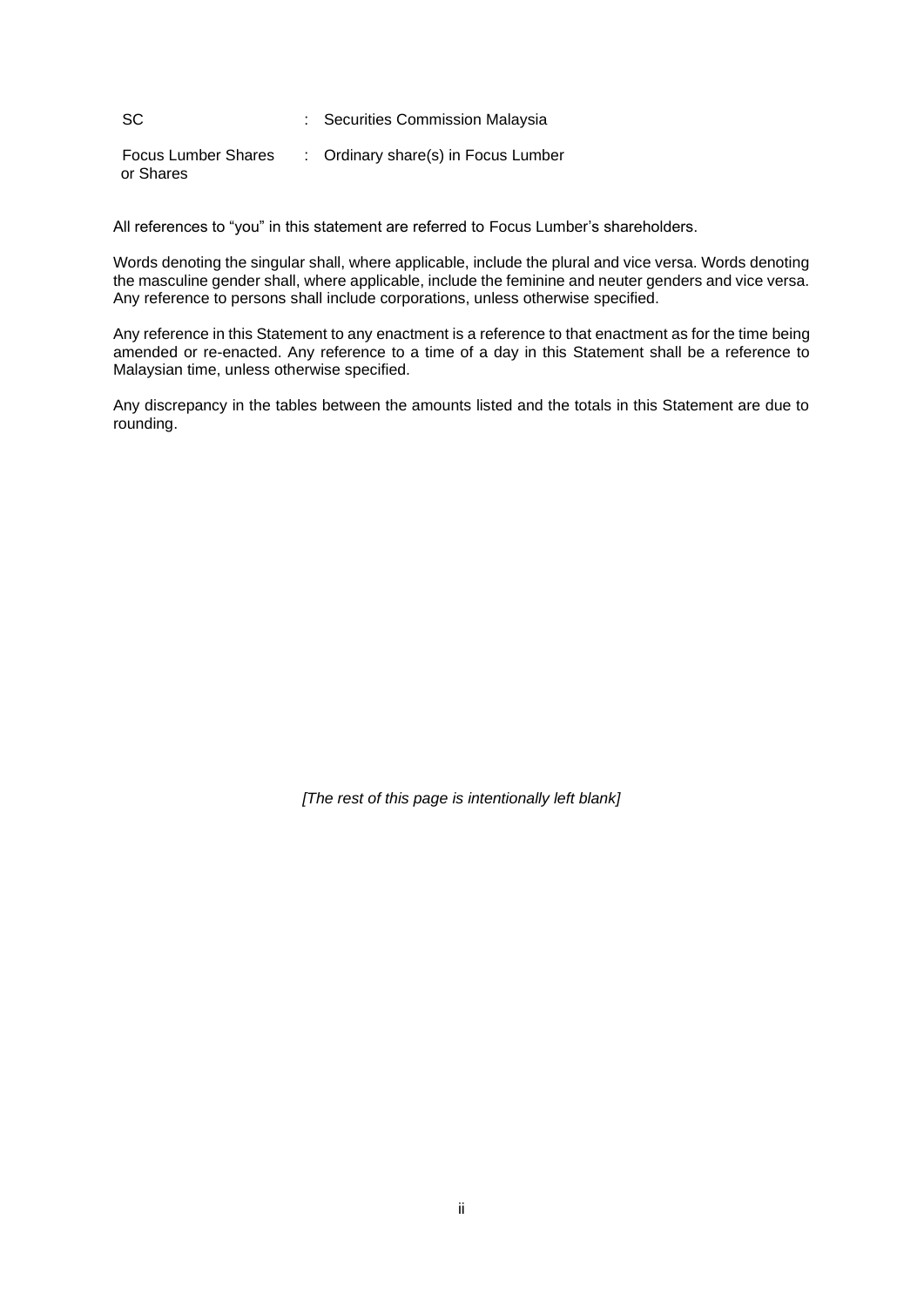| <b>CONTENTS</b><br>SHARE BUY-BACK STATEMENT IN RELATION TO PROPOSED RENEWAL<br>OF SHARE BUY-BACK MANDATE                                         | <b>PAGE</b>     |
|--------------------------------------------------------------------------------------------------------------------------------------------------|-----------------|
| 1. INTRODUCTION                                                                                                                                  | 1               |
| 2. DETAILS OF THE PROPOSED SHARE BUY-BACK                                                                                                        | 2               |
| 3. MAXIMUM NUMBER OR PERCENTAGE OF SHARES TO BE ACQUIRED                                                                                         | 2               |
| 4. MAXIMUM AMOUNT OF FUNDS TO BE ALLOCATED AND THE SOURCE OF FUNDS                                                                               | 2               |
| 5. TREATMENT OF SHARES PURCHASED                                                                                                                 | 3               |
| 6. RATIONALE FOR THE PROPOSED SHARE BUY-BACK                                                                                                     | 3               |
| 7. POTENTIAL ADVANTAGES AND DISADVANTAGES OF THE PROPOSED SHARE BUY-BACK                                                                         | 4               |
| 8. FINANCIAL EFFECTS TO THE PROPOSED SHARE BUY-BACK                                                                                              | 5               |
| 9. PUBLIC SHAREHOLDING SPREAD                                                                                                                    | 9               |
| 10. IMPLICATION OF THE CODE                                                                                                                      | 9               |
| 11. INTERESTS OF DIRECTORS, SUBSTANTIAL SHAREHOLDERS AND PERSONS CONNECTED<br><b>TO THEM</b>                                                     | 9               |
| 12. PURCHASE, RESALE, TRANSFER AND/OR CANCELLATION OF FOCUS LUMBER SHARES<br>IN THE PRECEDING TWELVE (12) MONTHS                                 | 9               |
| 13. MARKET PRICE OF THE COMPANY'S SHARES                                                                                                         | 10              |
| <b>14. APPROVAL REQUIRED</b>                                                                                                                     | 10              |
| 15. DIRECTORS' STATEMENT AND RECOMMENDATION                                                                                                      | 10              |
| 16. 31 <sup>st</sup> AGM                                                                                                                         | 11              |
| 17. FURTHER INFORMATION                                                                                                                          | 11              |
| <b>APPENDICES</b>                                                                                                                                |                 |
| I FURTHER INFORMATION                                                                                                                            | 12 <sup>2</sup> |
| II ORDINARY RESOLUTION TO BE TABLED AT THE 31 <sup>st</sup> AGM OF FOCUS LUMBER IN RELATION<br>TO THE PROPOSED RENEWAL OF SHARE BUY-BACK MANDATE | 13              |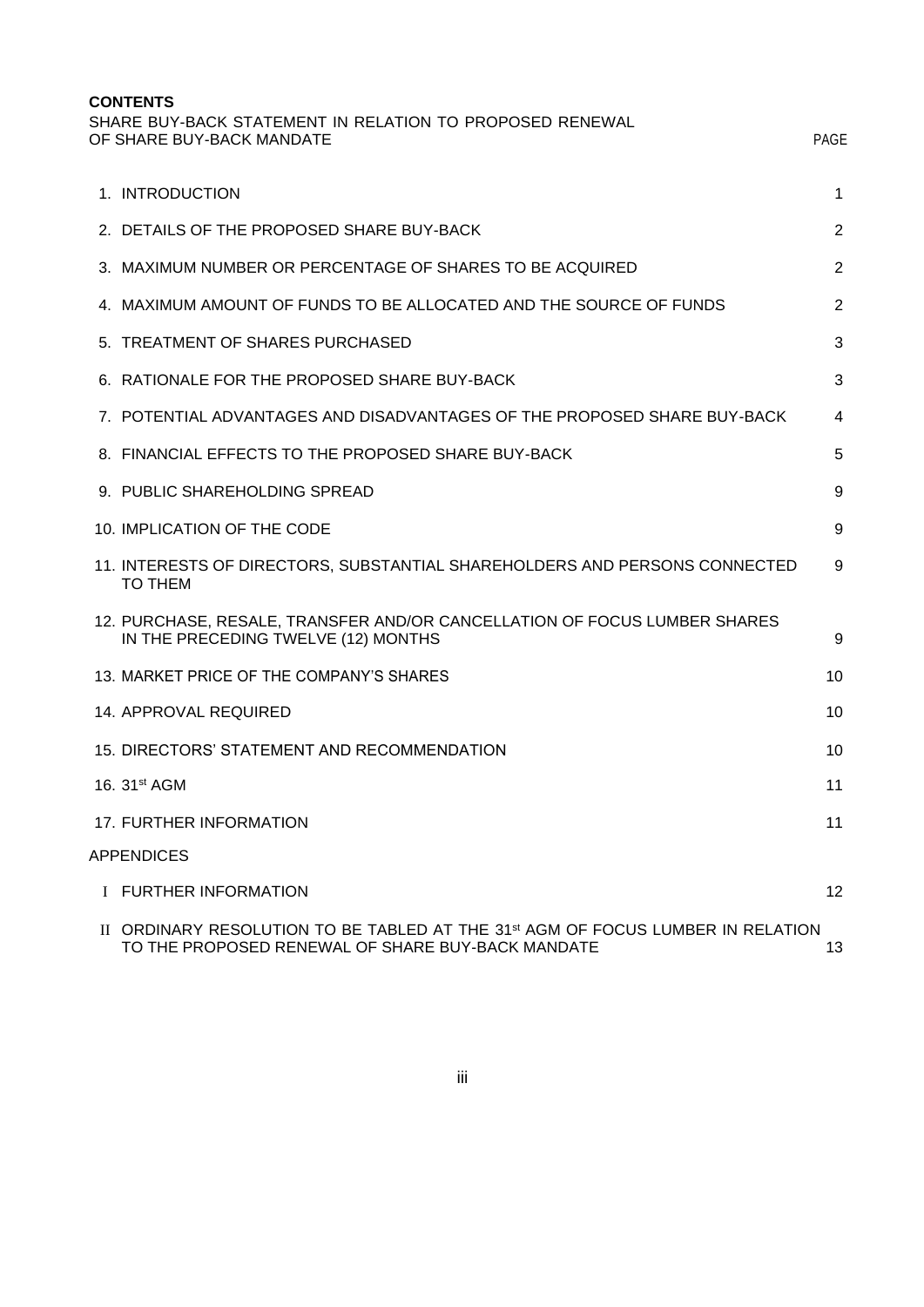

*(Incorporated in Malaysia)*

# **Registered Office:**

12A, Jalan Teluk Likas, 88450 Kota Kinabalu, Sabah.

28 April 2021

#### **Board of Directors:**

Datuk Aznam Bin Mansor (Chairman/ Independent Non-Executive Director) Lin Hao Wen (Managing Director) Lin Fong Ming (Executive Director) Lin Hao Yu (Executive Director) Wong Yoke Nyen (Independent Non-Executive Director) Ng Tian Meng (Independent Non-Executive Director)

## **To: The Shareholders of Focus Lumber**

#### **Dear Sir/ Madam,**

#### **PROPOSED RENEWAL OF SHARE BUY-BACK MANDATE**

#### **1. INTRODUCTION**

At the Thirtieth (30th) AGM of the Company held on 21 September 2020, the Company had obtained the shareholders' mandate for the Proposed Share Buy-Back by Focus Lumber of up to 10% of its total number of issued shares of the Company at any point of time through Bursa Securities. The said mandate shall lapse at the conclusion of the forthcoming Thirty-First (31<sup>st</sup>) AGM unless the approval for its renewal is obtained from the shareholders at the forthcoming 31<sup>st</sup> AGM.

On 1 April 2021, the Board announced that the Company proposes to seek shareholders' approval for the Proposed Renewal of Share Buy-Back Mandate at the forthcoming 31<sup>st</sup> AGM.

The purpose of this Statement is to provide you with information on the Proposal and to seek your approval on the Ordinary Resolution pertaining to the Proposed Renewal of Share Buy-Back Mandate to be tabled at the forthcoming 31<sup>st</sup> AGM of the Company, to be held on 28 May 2021. This Statement is available at <http://focuslumber.com.my/investorsrelations/annual-report/> together with the 2020 Annual Report, Notice of the 31<sup>st</sup> AGM, Proxy Form and the Administrative Guide to the 31<sup>st</sup> AGM of Focus Lumber.

#### **SHAREHOLDERS ARE ADVISED TO READ THE CONTENTS OF THIS STATEMENT CAREFULLY BEFORE VOTING ON THE RESOLUTION TO GIVE EFFECT TO THE PROPOSAL.**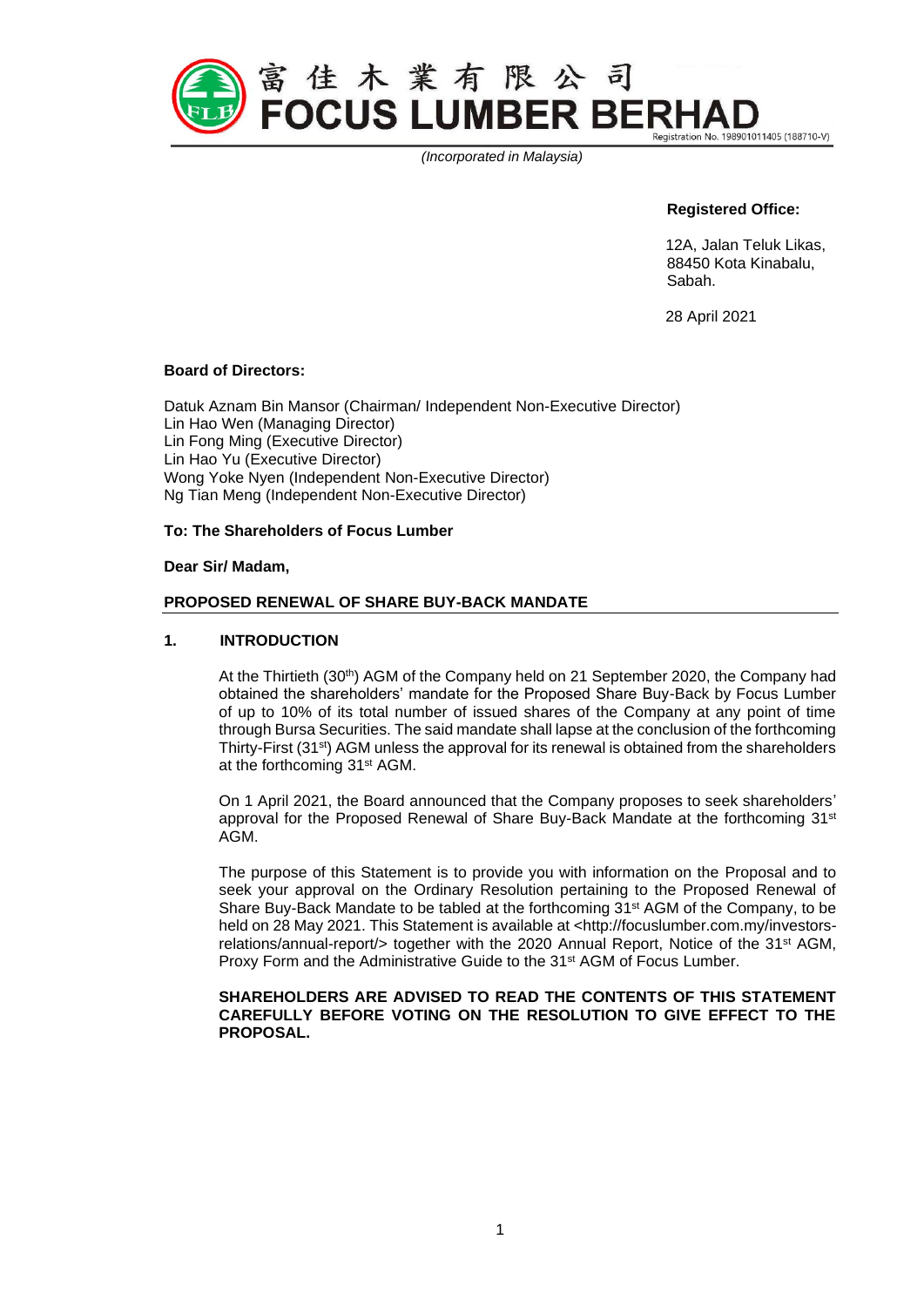## **2. DETAILS OF THE PROPOSED SHARE BUY-BACK**

The Company had at its 30th AGM held on 21 September 2020 obtained an approval from its shareholders to purchase up to ten per centum (10%) of the total number of issued shares and the said approval will be expiring at the conclusion of the forthcoming 31<sup>st</sup> AGM of the Company unless the approval is renewed.

The Company proposes to seek the approval from the shareholders of the Company at the forthcoming 31<sup>st</sup> AGM for the Proposed Renewal of Share Buy-Back Mandate.

The approval from the shareholders would be effective immediately upon the passing of the ordinary resolution for the Proposed Renewal of Share Buy-Back Mandate at the forthcoming 31<sup>st</sup> AGM and shall continue to be in force until:-

- (a) the conclusion of the next AGM of the Company following the general meeting at which such resolution is passed, at which time it will lapse, unless by an ordinary resolution passed at that meeting, the authority is renewed, either unconditionally or subject to conditions;
- (b) the expiration of the period within which the next AGM after that date is required by law to be held; or
- (c) revoked or varied by ordinary resolution passed by the shareholders in general meeting;

whichever occurs first.

# **3. MAXIMUM NUMBER OF PERCENTAGE OF SHARES TO BE ACQUIRED**

The maximum number of Focus Lumber Shares which may be purchased by the Company shall not exceed ten percent (10%) of the total number of issued shares of the Company in compliance with Paragraph 12.09 of the Listing Requirements.

As at the LPD, the maximum number of Focus Lumber Shares that can be purchased and/or held by the Company will be as follows:-

|                                                                                              | No. of Shares |
|----------------------------------------------------------------------------------------------|---------------|
| Total number of issued shares of Focus Lumber                                                | 106,884,000   |
| 10% of the total number of issued shares                                                     | 10,688,400    |
| Total number of treasury shares held by Focus Lumber                                         | (8,014,700)   |
| Maximum number of shares which may be purchased in respect<br>of the Proposed Share Buy-Back | 2,673,700     |

The actual number of Focus Lumber Shares to be purchased by the Company pursuant to the Proposed Renewal of Share Buy-Back Mandate, the total amount of funds involved for each purchase and the timing of the purchase(s) will depend on inter-alia, the market conditions and sentiments, the availability of financial resources and the retained profits of the Company at the time of the purchase(s).

#### **4. MAXIMUM AMOUNT OF FUNDS TO BE ALLOCATED AND THE SOURCE OF FUNDS**

The funding for the Proposed Share Buy-Back will be from internally generated funds or external borrowings or a combination of both and the maximum amount of fund to be used for the purchase of Focus Lumber Shares pursuant to the Proposed Share Buy-Back shall not exceed the retained profits of the Company.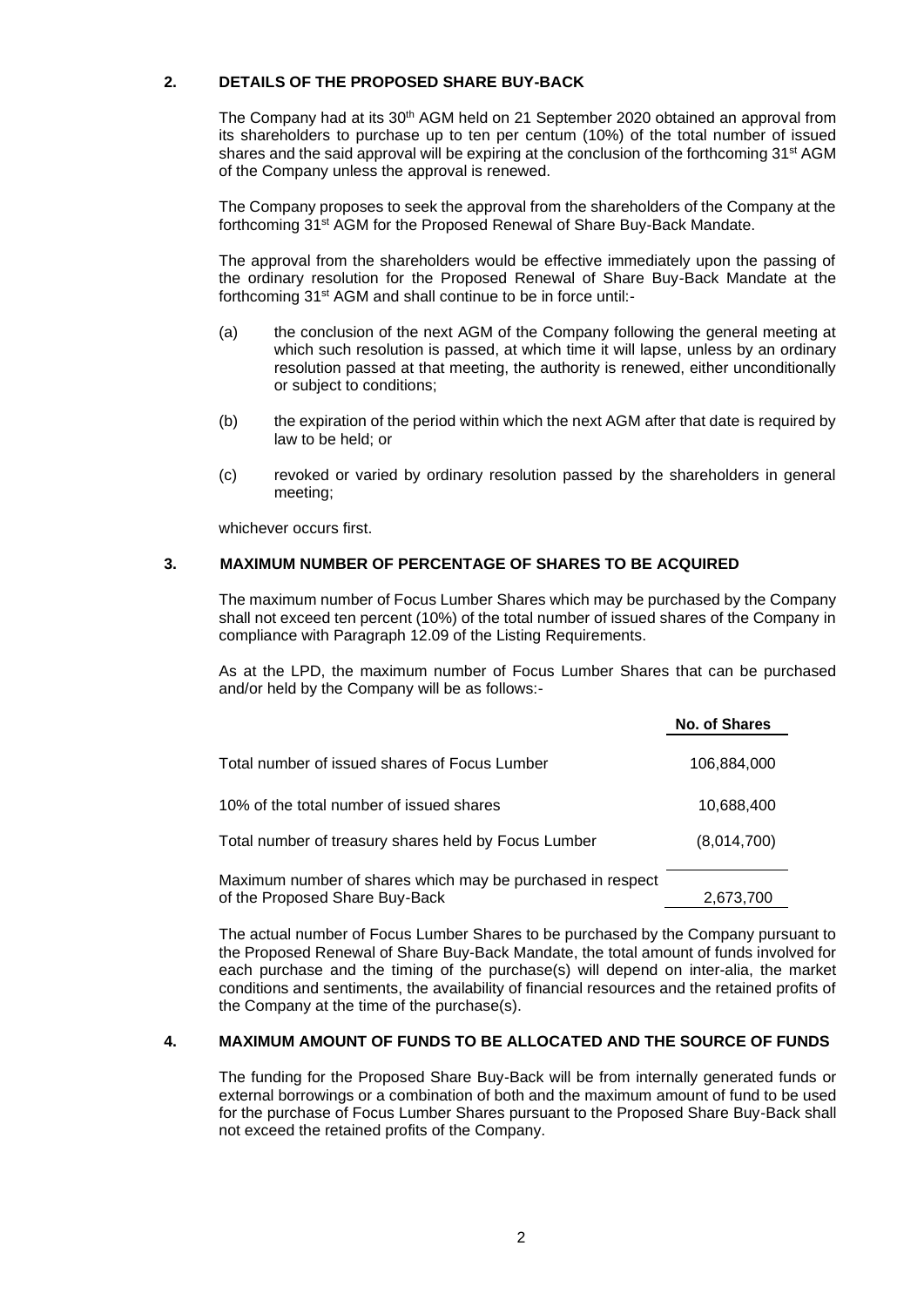The retained profits of the Company based on the Audited Consolidated Financial Statements for the financial year ended 31 December 2020 was RM94,764,830.

The Proposed Share Buy-Back, if funded through internally-generated funds, is not expected to have a material impact on the cash flow position of the Company. In the event the Company purchases and holds its own Shares using external borrowings, the Board will ensure that the Company has sufficient funds to repay the external borrowings and the repayment is not expected to have a material effect on the cash flow of the Company. In addition, the Board will ensure that the Company satisfies the solvency test as stated in Section 112(2) of the Act before implementing the Proposed Share Buy-Back.

#### **5. TREATMENT OF SHARES PURCHASED**

In accordance with Section 127 of the Act, the Directors may, at its discretion, deal with the Purchased Shares until all the Purchased Shares have been dealt with in the following manner:-

- (a) To cancel all or part of the Purchased Shares; or
- (b) To retain all or part of the Purchased Shares as treasury shares as defined in Section 127 of the Act.

Based on Section 127(7) of the Act, where such Purchased Shares are held as treasury shares, our Directors may at their discretion:

- (a) distribute all or part of the treasury shares as dividends to our shareholders, such dividends to be known as "shares dividends";
- (b) resell all or part of the treasury shares in accordance with the Listing Requirements;
- (c) transfer all or part of the treasury shares for the purposes of or under an employees' share scheme established by the Company and/or its' subsidiaries;
- (d) transfer all or part of the treasury shares as purchase consideration;
- (e) cancel all or part of the treasure shares;
- (f) sell, transfer or otherwise use the shares for such other purposes as the Minister charged with the responsibility for companies may by order prescribe and/or
- (g) deal with the treasury shares in the manners as allowed by the Act, Listing Requirements, applicable laws, rules, regulations, guidelines, requirements and/or orders of any relevant authorities from the time being in force.

While the Purchased Shares are held as the treasury shares, the treasury shares shall not be taken into account in calculating the number or percentage of shares, or of a class of shares in our Company for any purposes including, without limiting the generality of the provision of Section 127 of the Act, the provision of any law or the requirements of the Company's Constitution or the Listing Requirements on substantial shareholdings, takeovers, notices, the requisitioning of meetings, the quorum for a meeting and the result of a vote on a resolution at a meeting. An immediate announcement will be made to Bursa Securities in respect of the intention of the Board on the treatments of the Purchased Shares, i.e. notification of purchase, resale or transfer or cancellation of the Purchased Shares as per the Listing Requirements.

As at the date of this Statement, the Board has yet to make any decision with regards to the treatment of the Shares so purchased in the future.

Where the Directors resolve to cancel the Shares so purchased or cancel any treasury shares, the number of the Company's issued shares shall be diminished by the cancellation of the Shares so cancelled. It is pertinent to note that the cancellation of Shares made pursuant to Section 127(15) of the Act shall not be deemed to be a reduction in share capital.

## **6. RATIONALE FOR THE PROPOSED SHARE BUY-BACK**

The Proposed Share Buy-Back will enable the Company to utilise its surplus financial resources to purchase its own Shares from Bursa Securities. It may also assist in stabilising the supply and demand as well as the market price of its Shares traded on Bursa Securities.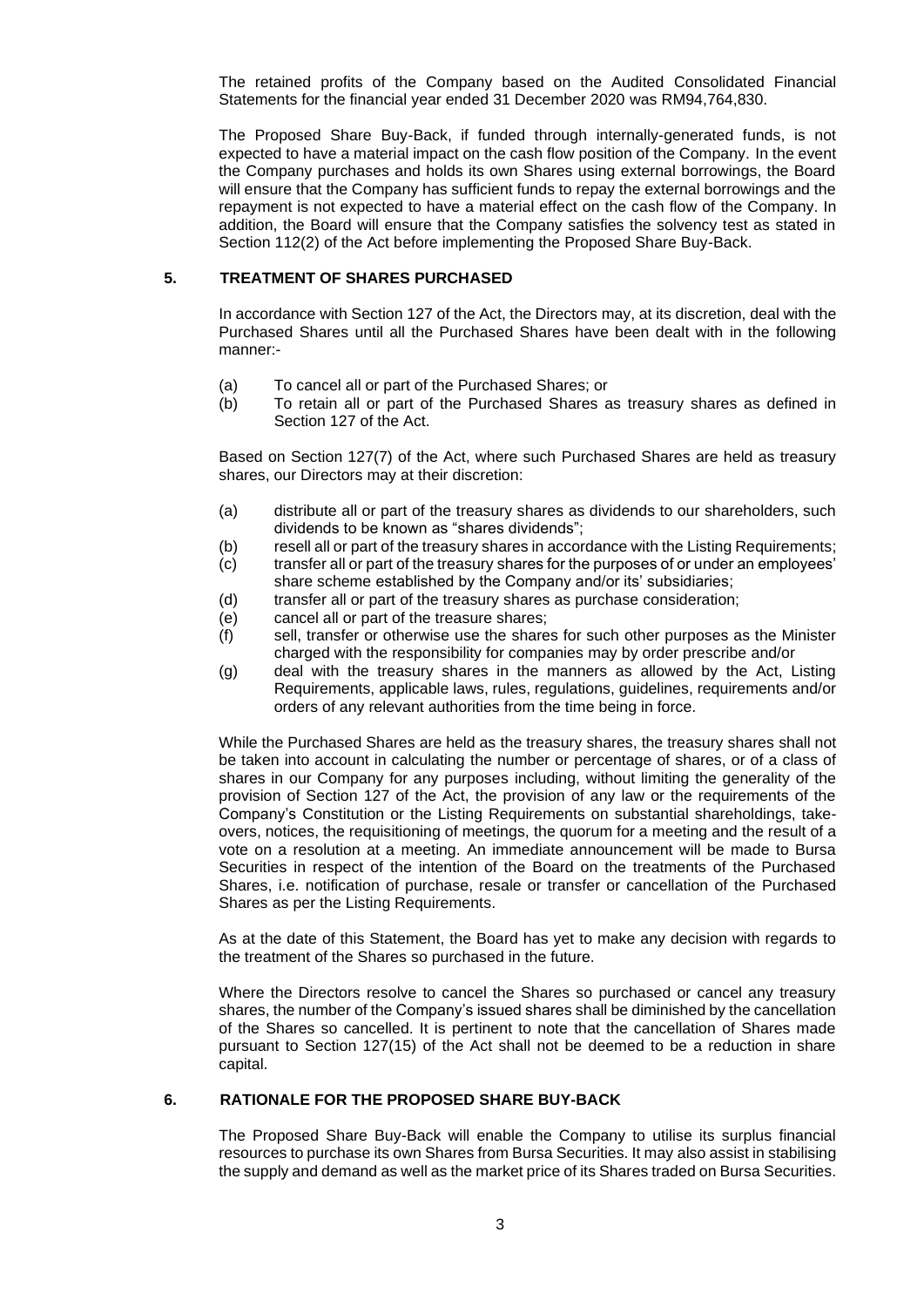The Purchased Shares, whether to be held as treasury shares or subsequently cancelled, will effectively reduce the number of Shares carrying voting and participation rights. Therefore, the shareholders of the Company may enjoy an increase in the value of their investment in Focus Lumber due to improvement to the consolidated EPS and/or NA per Share, as a result of the decreased share capital base used for the computation of the EPS and NA.

The Purchased Shares can be held as treasury shares and resold on the stock market of Bursa Securities at a higher price with the intention of realising capital gain without affecting the total number of issued shares of the Company. Should any treasury shares be distributed as share dividends, this would serve to reward the shareholders of the Company.

## **7. POTENTIAL ADVANTAGES AND DISADVANTAGES OF THE PROPOSED SHARE BUY-BACK**

The potential advantages of the Proposed Share Buy-Back to the Company and its shareholders are as follows:-

- (i) The Proposed Share Buy-Back, if implemented will allow the Company to utilise its financial resources where there is no immediate use, to purchase the Focus Lumber Shares. If the Focus Lumber Shares purchased are held as treasury shares or cancelled immediately, this may strengthen the consolidated EPS of the Group;
- (ii) The Proposed Share Buy-Back may also stabilise the supply and demand of Focus Lumber Shares traded on the stock market of Bursa Securities and reduce the volatility of Focus Lumber Share prices. The stability of Focus Lumber Share prices is important to maintain investors' confidence in order to facilitate future fundraising exercises of the Company via the equity market;
- (iii) The Proposed Share Buy-Back will provide the Company opportunities for potential capital gains if the purchased Focus Lumber Shares which are retained as treasury shares are resold at prices higher than the purchase prices and such proceeds may be subsequently used for investment opportunities arising in the future, working capital and/or to be distributed as dividends to shareholders; and
- (iv) In the event the treasury shares are distributed as share dividends, it may serve to reward the shareholders of Focus Lumber.

The potential disadvantages of the Proposed Share Buy-Back to the Company and its shareholders are as follows:-

- (i) The Proposed Share Buy-Back, if implemented, will reduce the amount of financial resources available for distribution to the shareholders of the Company;
- (ii) If the Company decides to utilise bank borrowings to finance the Proposed Share Buy-Back, the cash flow of the Company may be affected to the extent of the interest costs associated with such borrowings;
- (iii) The funds allocated for the Proposed Share Buy-Back could be used for other better investment opportunities which may emerge in the future; and
- (iv) As the funds to be allocated for the Proposed Share Buy-Back must be made wholly out of the Company's retained profits, the amount of retained profits available for distribution of dividends to the shareholders of the Company may decrease accordingly.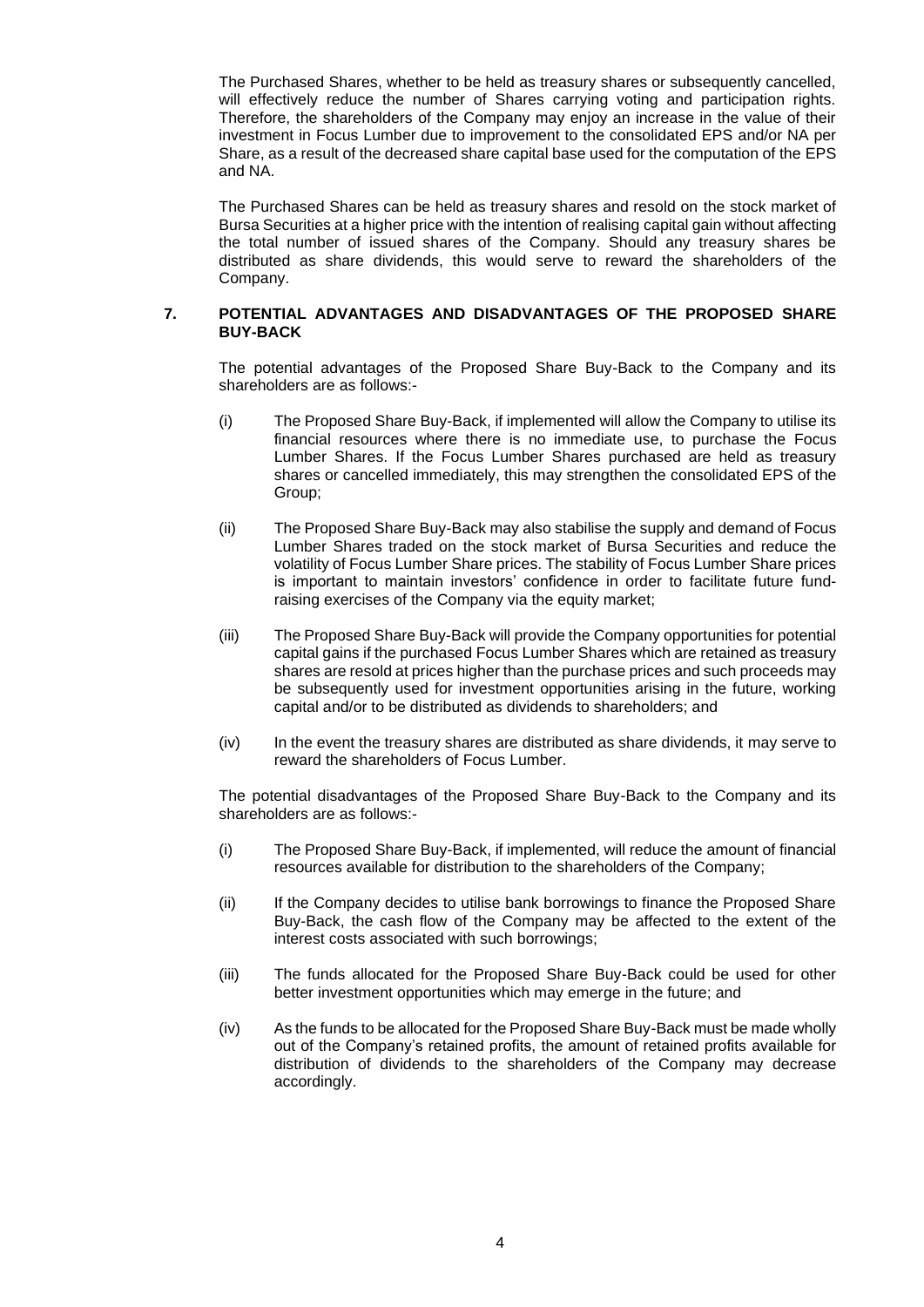The Proposed Share Buy-Back, however, is not expected to have any potential material disadvantages to the Company and its shareholders, as it will be implemented only after in-depth consideration of the financial resources of Focus Lumber which need to be balanced against investment opportunities and other proposals that can enhance the value to its shareholders. The Board is mindful of the interests of the Company and its shareholders with respect to the above exercise.

#### **8. FINANCIAL EFFECTS TO THE PROPOSED SHARE BUY-BACK**

The financial effects of the Proposed Share Buy-Back on the share capital, earnings, working capital, NA, dividends and shareholdings of Directors and Substantial Shareholders of the Company or Group are set out below:-

#### **8.1 Share Capital**

The effect of the Proposed Share Buy-Back on the issued share capital of the Company will depend on whether the Purchased Shares are cancelled or retained as treasury shares. The Proposed Share Buy-Back will result in a reduction of the issued shares capital of the Company if the Purchased Shares are cancelled.

For illustration purposes only, the following scenarios are taken into consideration:

(a) Minimum Scenario

Assuming that the shares and/or options granted under the ESOS are not vested and/or exercised prior to Focus Lumber's purchase of its own Shares pursuant to the Proposed Share Buy-Back.

(b) Maximum Scenario

Assuming that the shares and/or options granted under the ESOS are fully vested and/or exercised into new Focus Lumber Shares, prior to Focus Lumber's purchase of its own Shares pursuant to the Proposed Share Buy-Back.

In the event the Proposed Share Buy-Back is carried out in full and all the Purchased Shares are cancelled, the present issued share capital of the Company will be reduced by the number of Shares so cancelled as follows:-

|                                                                         |                                   | After the<br><b>Proposed Share Buy-Back</b>               |                                                    |
|-------------------------------------------------------------------------|-----------------------------------|-----------------------------------------------------------|----------------------------------------------------|
|                                                                         | As at LPD<br><b>No. of Shares</b> | <b>Minimum</b><br><b>Scenario</b><br><b>No. of Shares</b> | Maximum<br><b>Scenario</b><br><b>No. of Shares</b> |
| Existing share capital as at<br>LPD (inclusive of 8,014,700             |                                   |                                                           |                                                    |
| treasury shares)                                                        | 106,884,000                       | 106,884,000                                               | 106,884,000                                        |
| Assuming full exercise of<br>options under ESOS                         |                                   |                                                           | 14,830,395(1)                                      |
| Enlarged total number of<br>issued Shares<br>Assuming all the Purchased | 106,884,000                       | 106,884,000                                               | 121,714,395                                        |
| Shares pursuant to the<br>Proposed Share Buy-Back<br>are cancelled      | (10,688,400)                      | (10,688,400)                                              | (12, 171, 439)                                     |
| Resultant ordinary issued<br>share capital                              | 96,195,600                        | 96,195,600                                                | 109,542,956                                        |

#### Note:

(1) Based on 15% of the total number of issued shares (excluding treasury shares) of the Company as at the LPD.

If the Purchased Shares are retained as treasury shares, the Proposed Share Buy-Back will not have any effect on the issued share capital of Focus Lumber. Nevertheless, certain rights attached to the Purchased Shares are suspended while they are held as treasury shares.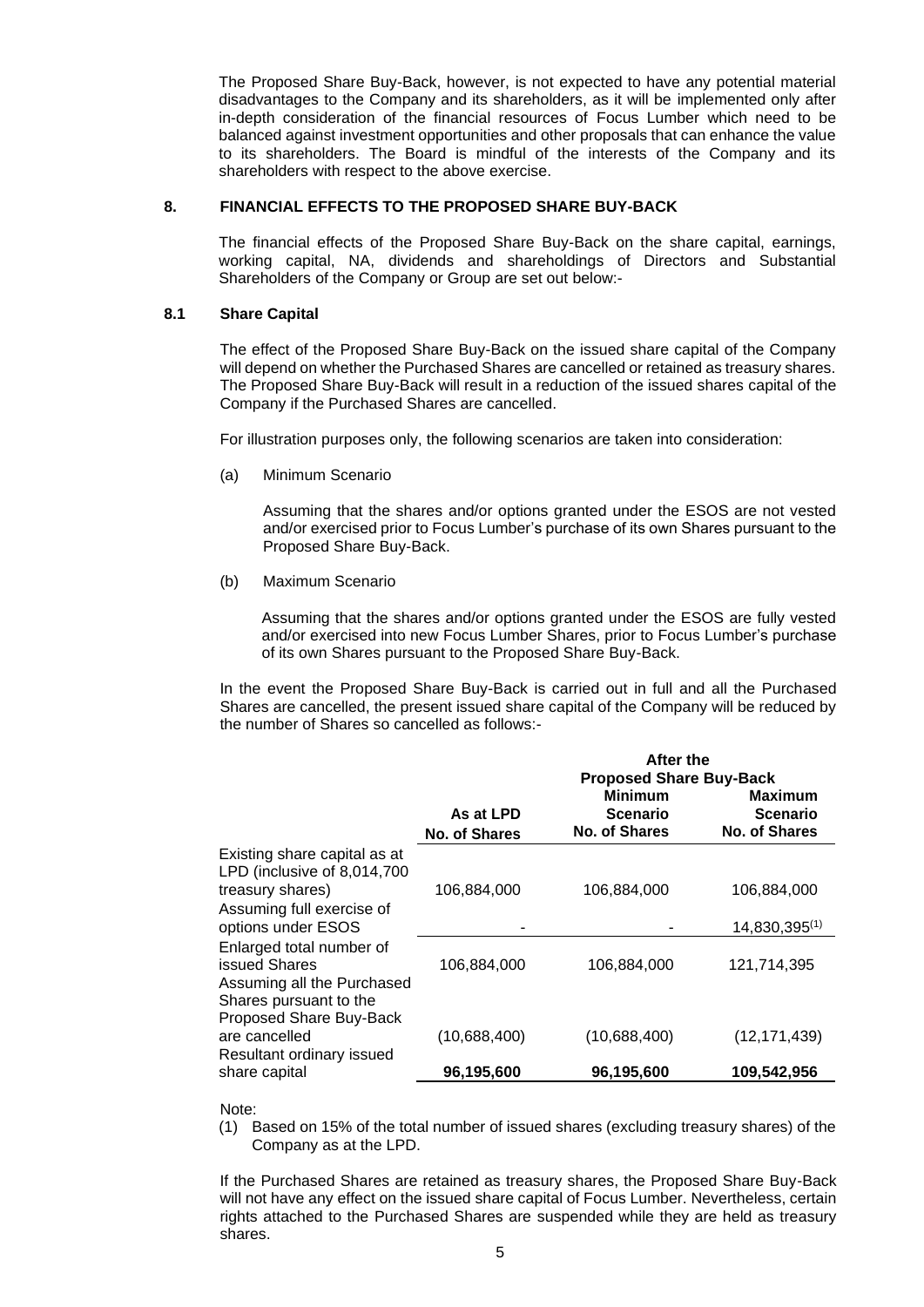# **8.2 Earnings**

The effects of the Proposed Share Buy-Back on the EPS of Focus Lumber Group is dependent on the number and the purchase prices of the Purchase Shares, the effective cost of funding and/or the interest income foregone in connection with funding such Purchased Shares.

If Purchased Shares are retained as treasury shares or cancelled subsequently, the number of shares applied in the computation of the EPS will be reduced and this may improve the consolidated EPS of the Group.

# **8.3 NA**

The effect of the Proposed Share Buy-Back on NA of Focus Lumber Group is dependent on the number of Purchased Shares, the purchase price of Focus Lumber Shares, the effective cost of funding and the treatment of the shares purchased.

The Proposed Share Buy-Back will reduce the NA per Share if the purchase price is more than the NA per Share at the time of purchase. On the contrary, the NA per Share will increase if the purchase price is less than the NA per Share at the time of purchase.

## **8.4 Working Capital**

The Proposed Share Buy-Back, as and when implemented, will result in an outflow of cash and thereby reduce the working capital and cash flow of Focus Lumber Group. The quantum of reduction in working capital is dependent on the purchase price and number of Focus Lumber Shares purchased.

However, for Focus Lumber Shares so purchased and kept as treasury shares, upon their resale at a higher selling price than the initial purchase price, the working capital and the cash flow of Focus Lumber Group will increase. The quantum of the increase in the working capital and cash flow will depend on the actual selling price(s) of the treasury shares and the number of treasury shares resold.

## **8.5 Dividends**

The Proposed Share Buy-Back is not expected to have any impact on the dividend payment as the Board will take into consideration the Company's profit, cash flow and the capital commitments before proposing any dividend payment.

**THE REMAINING OF THIS PAGE IS INTENTIONALLY LEFT BLANK**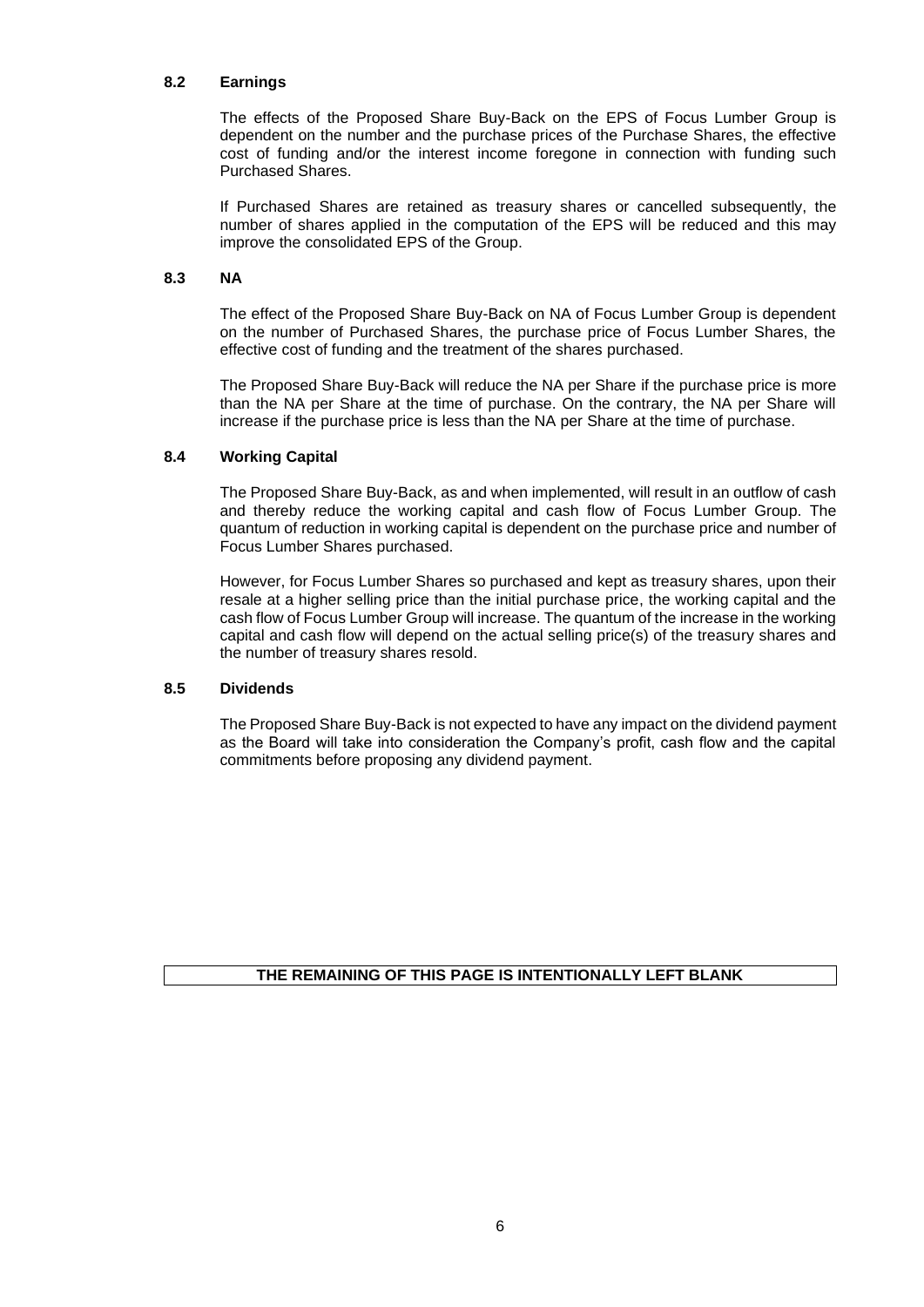#### **8.6 Directors' and Substantial Shareholders' Shareholdings**

Based on the Register of Directors' Shareholding and Register of Substantial Shareholders of Focus Lumber as at LPD and assuming that the Proposed Share Buy-Back is implemented up to the maximum of 10% of the total number of issued shares of the Company and that the Purchased Shares are from the shareholders other than the Directors and Substantial Shareholders of Focus Lumber, the effect of the Proposed Share Buy-Back on the shareholdings of the Directors and Substantial Shareholders of Focus Lumber are set out below:-

#### **Minimum Scenario**

|                                 | Number of Shares held as at LPD* |           |  |                 |   | After Proposed Share Buy-Back^ |           |  |                 |   |
|---------------------------------|----------------------------------|-----------|--|-----------------|---|--------------------------------|-----------|--|-----------------|---|
|                                 | <b>Direct</b>                    | %         |  | <b>Indirect</b> | % | <b>Direct</b>                  | %         |  | <b>Indirect</b> | % |
| <b>Directors</b>                |                                  |           |  |                 |   |                                |           |  |                 |   |
| Datuk Aznam Bin Mansor          |                                  |           |  |                 |   |                                |           |  |                 |   |
| Lin Hao Wen                     | 9,179,360                        | $9.284 -$ |  |                 |   | 9,179,360                      | $9.542 -$ |  |                 |   |
| Wong Yoke Nyen                  | 220,000                          | $0.223 -$ |  |                 |   | 220,000                        | $0.229 -$ |  |                 |   |
| Ng Tian Meng                    | 300,000                          | $0.303 -$ |  |                 |   | 300,000                        | $0.312 -$ |  |                 |   |
| Lin Hao Yu                      | 8,376,760                        | $8.473 -$ |  |                 |   | 8,376,760                      | $8.708 -$ |  |                 |   |
| Lin Fong Ming                   | 9,169,360                        | $9.274 -$ |  |                 |   | 9,169,360                      | $9.532 -$ |  |                 |   |
| <b>Substantial Shareholders</b> |                                  |           |  |                 |   |                                |           |  |                 |   |
| Lin Hao Wen                     | 9,179,360                        | $9.284 -$ |  |                 |   | 9,179,360                      | $9.542 -$ |  |                 |   |
| Lin Fong Ming                   | 9,169,360                        | $9.274 -$ |  |                 |   | 9,169,360                      | $9.532 -$ |  |                 |   |
| Lin Hao Yu                      | 8,376,760                        | 8.473     |  |                 |   | 8,376,760                      | $8.708 -$ |  |                 |   |
| Huang Chia-Hsing                | 5,000,000                        | $5.057 -$ |  |                 |   | 5.000.000                      | $5.198 -$ |  |                 |   |
| Wu Chien Chang                  | 5,030,000                        | 5.088     |  |                 |   | 5,030,000                      | $5.229 -$ |  |                 |   |

Notes:-

Based on 98,869,300 total number of issued shares of the Company (excluding 8,014,700 treasury shares as at LPD)

^ Assuming the Proposed Share Buy-Back is implemented in full, i.e. up to 10% of total number of issued shares of the Company, the Purchased Shares are held as treasury shares and that the Directors and the substantial shareholders' shareholdings in Focus Lumber remain unchanged.

 $\mathbf{L}$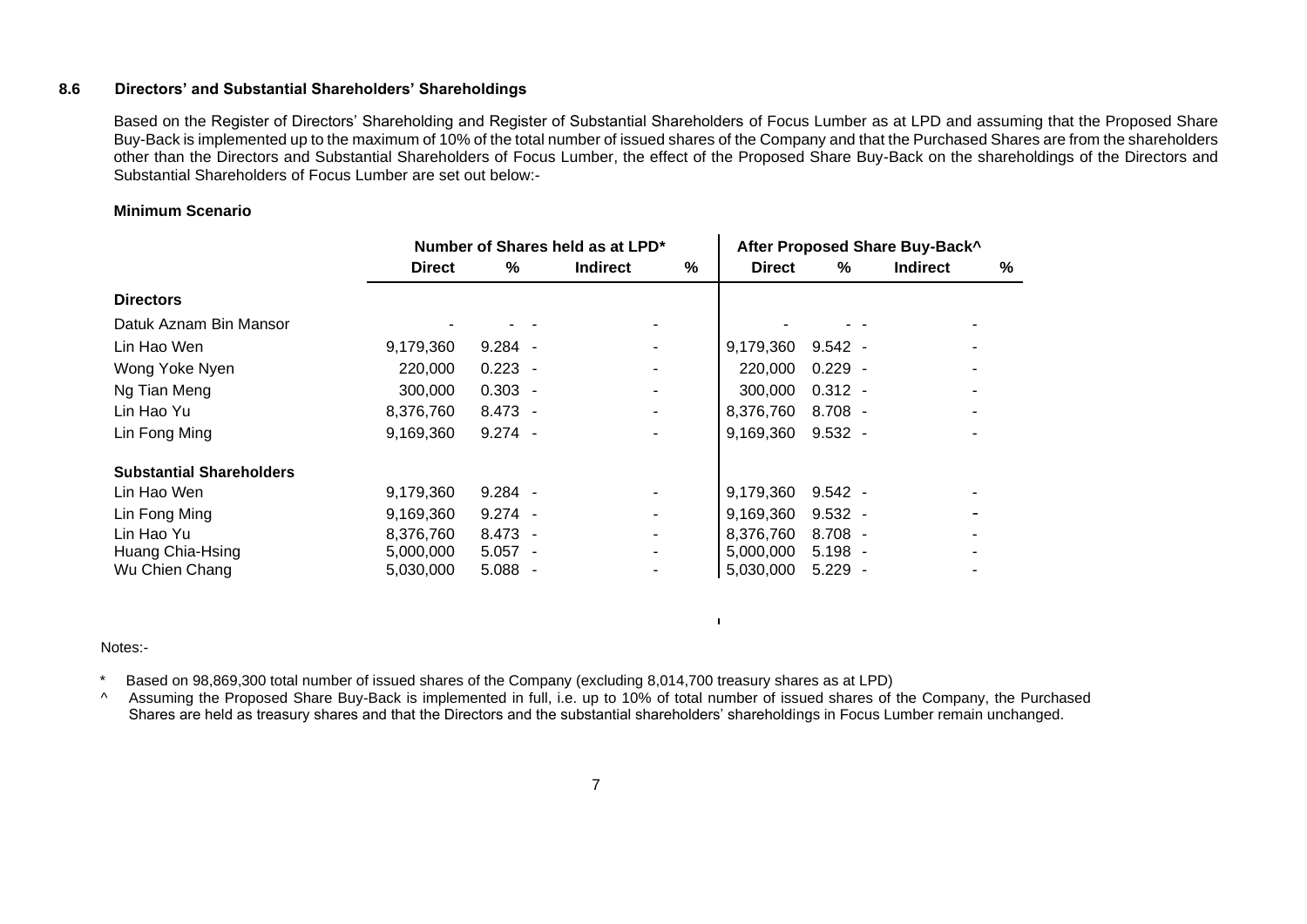# **Maximum Scenario**

|                     | Number of Shares held as at LPD ® |       |                 | After ESOS <sup>#</sup> |               |       |                 | After ESOS and Proposed Share Buy-<br>Back <sup>^</sup> |               |       |                 |   |
|---------------------|-----------------------------------|-------|-----------------|-------------------------|---------------|-------|-----------------|---------------------------------------------------------|---------------|-------|-----------------|---|
|                     | <b>Direct</b>                     | %     | <b>Indirect</b> | %                       | <b>Direct</b> | %     | <b>Indirect</b> | %                                                       | <b>Direct</b> | %     | <b>Indirect</b> | % |
| <b>Directors</b>    |                                   |       |                 |                         |               |       |                 |                                                         |               |       |                 |   |
| Datuk Aznam Bin     |                                   |       |                 |                         |               |       |                 |                                                         |               |       |                 |   |
| Mansor              |                                   |       |                 |                         | 1,500,000     | 1.232 |                 | $\overline{\phantom{a}}$                                | 1,500,000     | 1.369 |                 |   |
| Lin Hao Wen         | 9,179,360                         | 9.284 |                 |                         | 9,779,360     | 8.035 |                 | ۰                                                       | 9,779,360     | 8.927 |                 |   |
| Wong Yoke Nyen      | 220,000                           | 0.223 |                 |                         | 1,420,000     | 1.167 |                 |                                                         | 1,420,000     | 1.296 |                 |   |
| Ng Tian Meng        | 300,000                           | 0.303 |                 |                         | 1.500.000     | 1.232 |                 |                                                         | 1.500.000     | 1.369 |                 |   |
| Lin Hao Yu          | 8,376,760                         | 8.473 |                 |                         | 8,936,760     | 7.342 |                 | $\overline{\phantom{a}}$                                | 8,936,760     | 8.158 |                 |   |
| Lin Fong Ming       | 9,169,360                         | 9.274 |                 |                         | 9,729,360     | 7.994 |                 | ۰                                                       | 9,729,360     | 8.882 |                 |   |
| <b>Substantial</b>  |                                   |       |                 |                         |               |       |                 |                                                         |               |       |                 |   |
| <b>Shareholders</b> |                                   |       |                 |                         |               |       |                 |                                                         |               |       |                 |   |
| Lin Hao Wen         | 9.179.360                         | 9.284 |                 |                         | 9,779,360     | 8.035 |                 |                                                         | 9.779.360     | 8.927 |                 |   |
| Lin Fong Ming       | 9,169,360                         | 9.274 |                 |                         | 9,729,360     | 7.994 |                 |                                                         | 9,729,360     | 8.882 |                 |   |
| Lin Hao Yu          | 8,376,760                         | 8.473 |                 |                         | 8,936,760     | 7.342 |                 | $\overline{\phantom{a}}$                                | 8.936.760     | 8.158 |                 |   |
| Huang Chia-Hsing    | 5,000,000                         | 5.057 |                 |                         | 5,000,000     | 4.108 |                 | ۰                                                       | 5.000.000     | 4.564 |                 |   |
| Wu Chien Chang      | 5,030,000                         | 5.088 |                 |                         | 5,030,000     | 4.133 |                 | ۰                                                       | 5,030,000     | 4.592 |                 |   |

Notes:-

@ Based on 98,869,300 total number of issued shares of the Company (excluding 8,014,700 treasury shares as at LPD)

# Assuming full exercise of Options under ESOS

^ Assuming full exercise of Options under ESOS and the Proposed Share Buy-Back is implemented in full, i.e. up to 10% of total number of issued shares of the Company, the Purchased Shares are held as treasury shares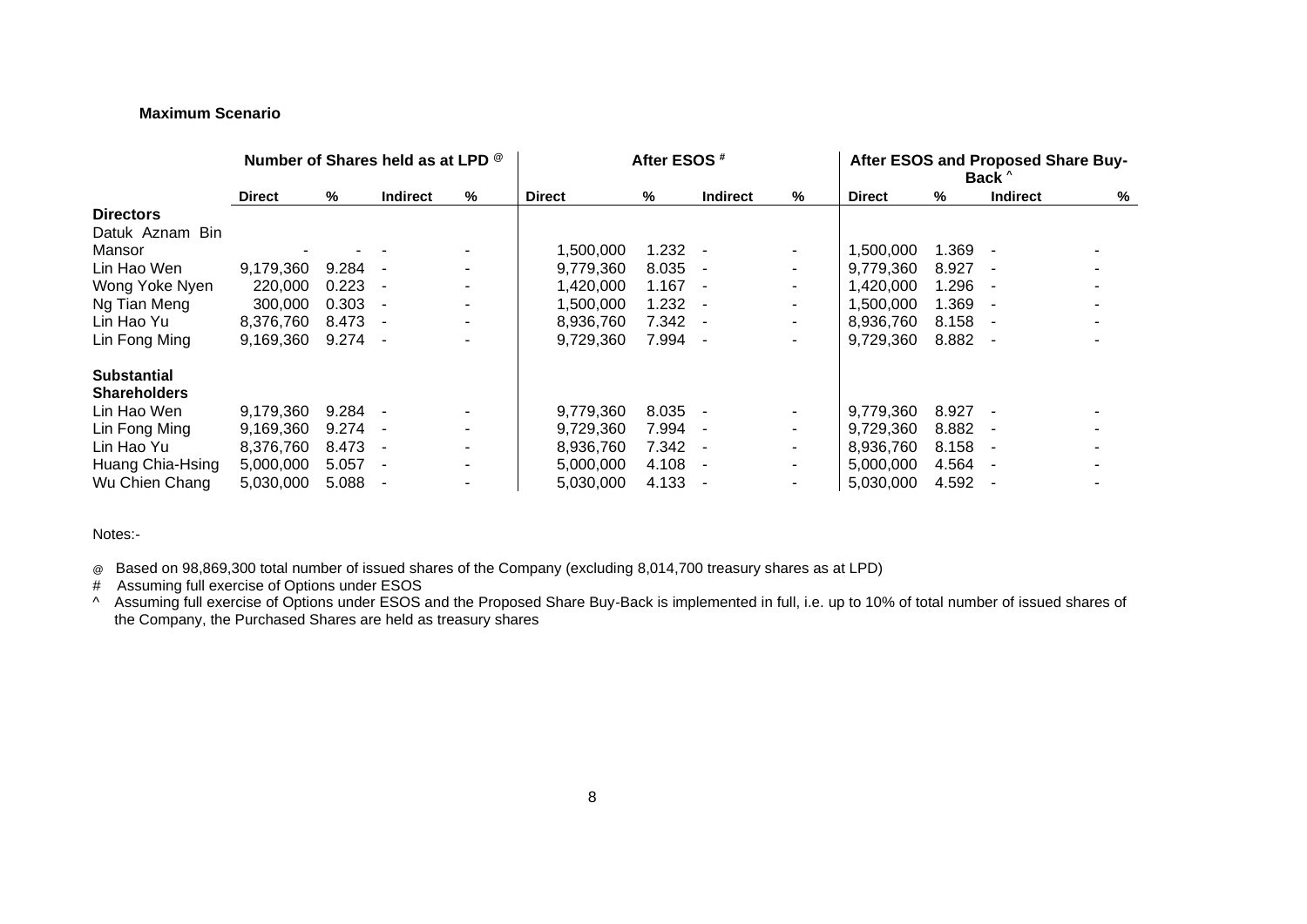# **9. PUBLIC SHAREHOLDING SPREAD**

As at LPD, the public shareholding spread of the Company was 62.298%. The Proposed Renewal of Share Buy-Back Mandate will be carried out in accordance with the prevailing laws at the time of the purchase including compliance with 25% public shareholding spread as required under Paragraph 8.02(1) of the Listing Requirements.

The Board will endeavour to ensure that the Company complies with the public shareholding spread requirements and shall not buy back the Company's Shares if the purchase would result in the public shareholding spread requirements not being met.

#### **10. IMPLICATION OF THE CODE**

If any one of the Directors, Substantial Shareholders and/or their respective parties acting in concert with them, as a result of the Proposed Share Buy-Back:

- (a) obtains control in the Company (which is the holding of, or entitlement to exercise or control the exercise of, more than 33% of the voting shares or voting rights of the Company); or
- (b) increases his/their existing shareholdings of the Company (which is more than 33% but not more than 50% of the voting shares or voting rights of the Company) by more than 2% in any six (6) months period,

the affected Director, Substantial Shareholder and/or parties acting in concert with them ("Affected Person(s)") would be obliged to undertake a mandatory offer for the remainder Focus Lumber Shares not already owned by them pursuant to the Code. However, a waiver to undertake a mandatory offer may be granted by the SC under the Code upon application by the Affected Person(s) before triggering the mandatory offer and subject to the affected Director, Substantial Shareholder and/or parties acting in concert with them complying with certain conditions.

The Board is aware of the implications of the Code and will be mindful of such implications when making any purchase of Focus Lumber Shares pursuant to the Proposed Renewal of Share Buy-Back Mandate.

However, in the event an obligation to undertake a mandatory offer is expected to arise with respect to any party or parties resulting from the Proposed Share Buy-Back, which is an action outside its direct participation, the relevant parties will make necessary application to the SC for an exemption from undertaking a mandatory offer pursuant to the Code prior to any buy-back of the Shares.

# **11. INTERESTS OF DIRECTORS, SUBSTANTIAL SHAREHOLDERS AND PERSONS CONNECTED TO THEM**

None of the Directors and/or Substantial Shareholders and/or persons connected to them, has any interest, direct or indirect, in the Proposed Renewal of Share Buy-Back Mandate or the subsequent resale of the treasury shares (if any).

#### **12. PURCHASE, RESALE, TRANSFER AND/OR CANCELLATION OF FOCUS LUMBER SHARES IN THE PRECEDING TWELVE (12) MONTHS**

As at LPD, the Company had purchased a total of 8,014,700 of its own Shares and retained as treasury shares in accordance to the provision of Section 127 of the Act.

As at the date of this Statement, the Company had not resold or transferred any treasury shares on Bursa Securities. No cancellation of Purchased Shares was made in the preceding 12 months from April 2020 to March 2021.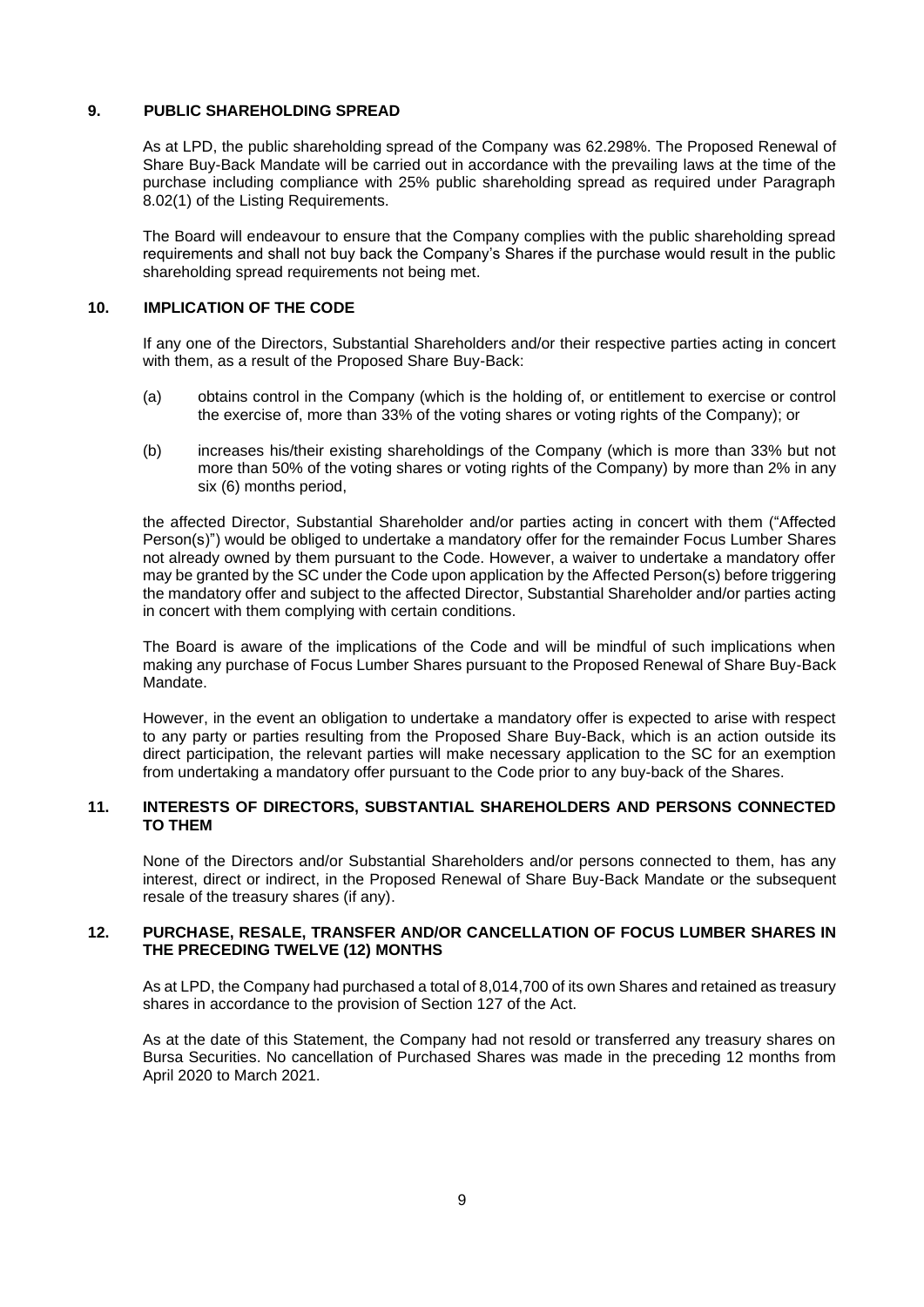| Date         | No. of Shares | <b>Price per Share</b> | Total          |                 |                              |
|--------------|---------------|------------------------|----------------|-----------------|------------------------------|
|              |               | <b>Highest</b><br>(RM) | Lowest<br>(RM) | Average<br>(RM) | <b>Consideration</b><br>(RM) |
| 17.06.2020   | 367,500       | 0.750                  | 0.715          | 0.733           | 269,335.00                   |
| 14.07.2020   | 157,100       | 0.750                  | 0.730          | 0.745           | 117,000.00                   |
| 20.07.2020   | 282,500       | 0.800                  | 0.725          | 0.781           | 220,561.00                   |
| 21.07.2020   | 290,000       | 0.800                  | 0.770          | 0.797           | 231,269.00                   |
| 27.07.2020   | 90,000        | 0.805                  | 0.795          | 0.801           | 72,126.50                    |
| 04.08.2020   | 200,000       | 0.830                  | 0.750          | 0.797           | 159,313.50                   |
| 05.08.2020   | 140,000       | 0.850                  | 0.830          | 0.837           | 117,124.00                   |
| 08.10.2020   | 207,600       | 0.820                  | 0.785          | 0.804           | 166,846.50                   |
| 02.11.2020   | 236,500       | 0.800                  | 0.740          | 0.786           | 185,806.00                   |
| <b>Total</b> | 1,971,200     |                        |                |                 | 1,539,381.50                 |

The details of Shares purchased by the Company in the preceding twelve (12) months from April 2020 to March 2021 are as follows:-

## **13. MARKET PRICE OF THE COMPANY'S SHARES**

The following table sets out the monthly highest and lowest prices of Focus Lumber Shares traded on Bursa Securities for the preceding twelve (12) months from April 2020 up to March 2021:-

|           | Highest (RM) | Lowest (RM) |
|-----------|--------------|-------------|
| 2020      |              |             |
| April     | 0.740        | 0.670       |
| May       | 0.820        | 0.695       |
| June      | 0.770        | 0.685       |
| July      | 0.805        | 0.700       |
| August    | 1.140        | 0.750       |
| September | 0.940        | 0.775       |
| October   | 0.830        | 0.735       |
| November  | 0.910        | 0.730       |
| December  | 0.925        | 0.790       |
| 2021      |              |             |
| January   | 0.875        | 0.805       |
| February  | 0.890        | 0.810       |
| March     | 0.860        | 0.790       |

(Source: RHB BTX)

The last transacted market price of Focus Lumber Shares on 02 April 2021 (being the LPD) before printing this Statement was RM0.825.

#### **14. APPROVAL REQUIRED**

The Proposed Renewal of Share Buy-Back Mandate is solely subject to the approval of the shareholders of Focus Lumber at the forthcoming 31<sup>st</sup> AGM to be convened.

#### **15. DIRECTORS' STATEMENT AND RECOMMENDATION**

After having taken into consideration the Proposed Renewal of Share Buy-Back Mandate stated above, the Directors are of the opinion that the Proposed Renewal of Share Buy-Back Mandate is in the best interest of the Company. Accordingly, the Directors recommend that the shareholders vote in favour of the ordinary resolution pertaining to the Proposed Renewal of Share Buy-Back Mandate to be tabled at the Company's forthcoming 31<sup>st</sup> AGM.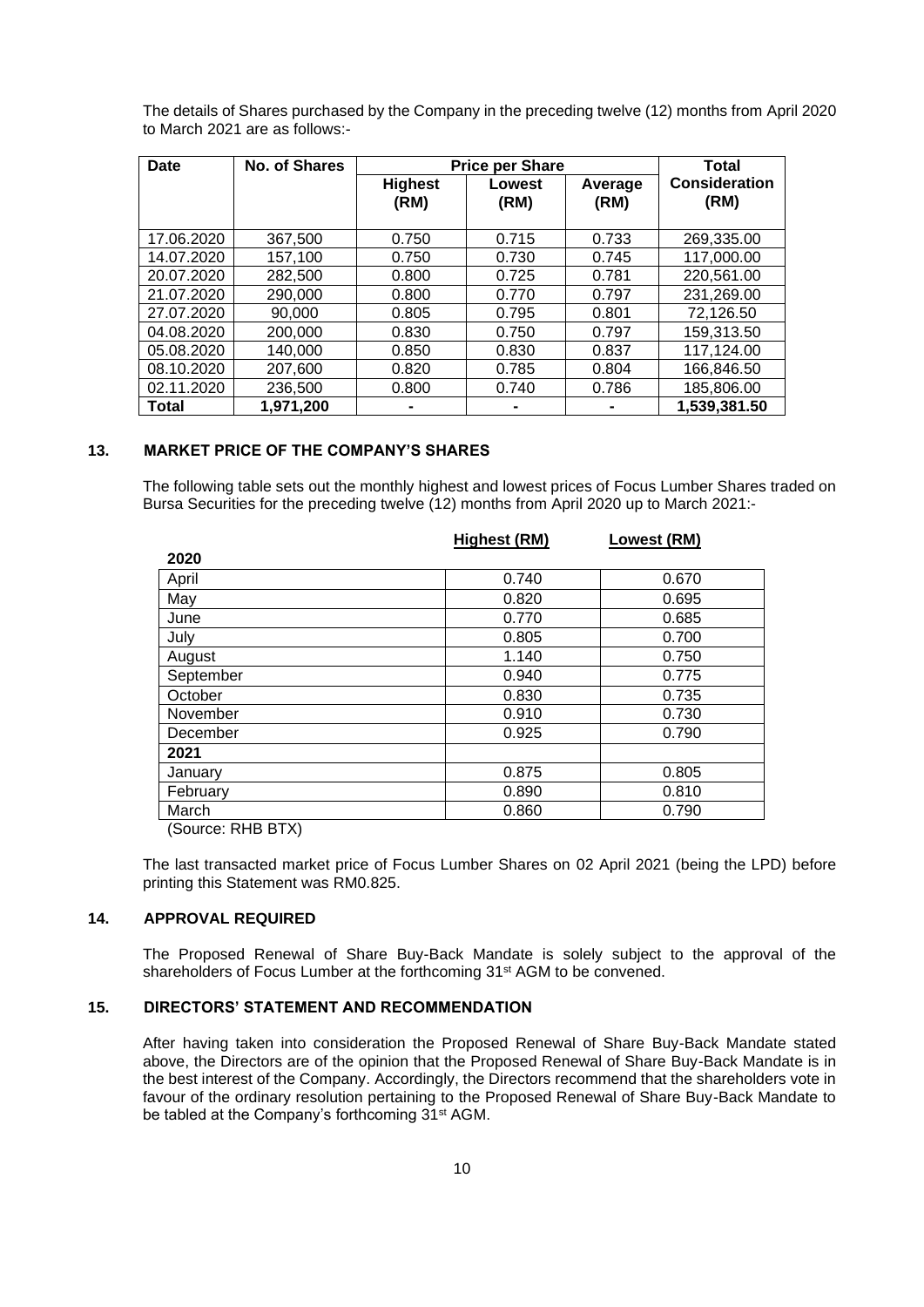#### **16. 31 st AGM**

The Ordinary Resolution in respect of the Proposed Renewal of Share Buy-Back Mandate as set out in the Notice of 31<sup>st</sup> AGM will be tabled at the forthcoming 31<sup>st</sup> AGM of Focus Lumber. The Statement is available at <https://focuslumber.com.my/investors-relations/qa-for-agm/> together with the Annual Report 2020, Notice of 31<sup>st</sup> AGM, Proxy Form and the Administrative Guide of the Company.

The 31<sup>st</sup> AGM of Focus Lumber will be conducted entirely through live streaming from the Broadcast Venue on Friday, 28 May 2021 at 10.00 a.m. or any adjournment thereof, using RPV facilities provided by Tricor Investor & Issuing House Services Sdn. Bhd. via its TIIH Online website at [https://tiih.online,](https://tiih.online/) for the purpose of considering and if thought fit, passing with or without modifications, the ordinary resolution on the Proposed Renewal of Share Buy-Back Mandate, under the agenda of Special **Business** 

Shareholders will not be allowed to attend this 31<sup>st</sup> AGM in person at the Broadcast Venue on the day of the meeting.

#### **Please read the Notes in the Notice of 31st AGM carefully and follow the procedures in the Administrative Guide for 31st AGM in order to participate remotely via RPV facilities**.

If you are unable to participate in this  $31<sup>st</sup> AGM$ , you may appoint a proxy(ies) by completing, sign and deposit the Proxy Form in accordance with the instructions therein, to the Company Share Registrar, Tricor Investor & Issuing House Services Sdn Bhd at Unit 32-01, Level 32, Tower A, Vertical Business Suite, Avenue 3, Bangsar South, No. 8, Jalan Kerinchi, 59200 Kuala Lumpur or alternatively, the Customer Service Centre at Unit G-3, Ground Floor, Vertical Podium, Avenue 3, Bangsar South, No. 8, Jalan Kerinchi, 59200 Kuala Lumpur not later than forty-eight (48) hours before the date and time set for holding the 31<sup>st</sup> AGM or any adjournment thereof. You may also have the option to lodge the Proxy Form electronically via TIIH Online at [https://ttih.online](https://ttih.online/) before the proxy appointment cut-off time as mentioned above. For further information on the electronic lodgement of Proxy Form, kindly refer to the Administrative Guide to the 31<sup>st</sup> AGM.

The lodging of the Proxy Form will not preclude you from attending and voting in person at the 31<sup>st</sup> AGM should you subsequently wish to do.

# **17. FURTHER INFORMATION**

Shareholders are advised to refer to the Appendices in this Statement for further information.

Yours faithfully For and on behalf of the Board of Directors **FOCUS LUMBER BERHAD**

#### **DATUK AZNAM BIN MANSOR**

Chairman/ Independent Non-Executive Director

# **THE REMAINING OF THIS PAGE IS INTENTIONALLY LEFT BLANK**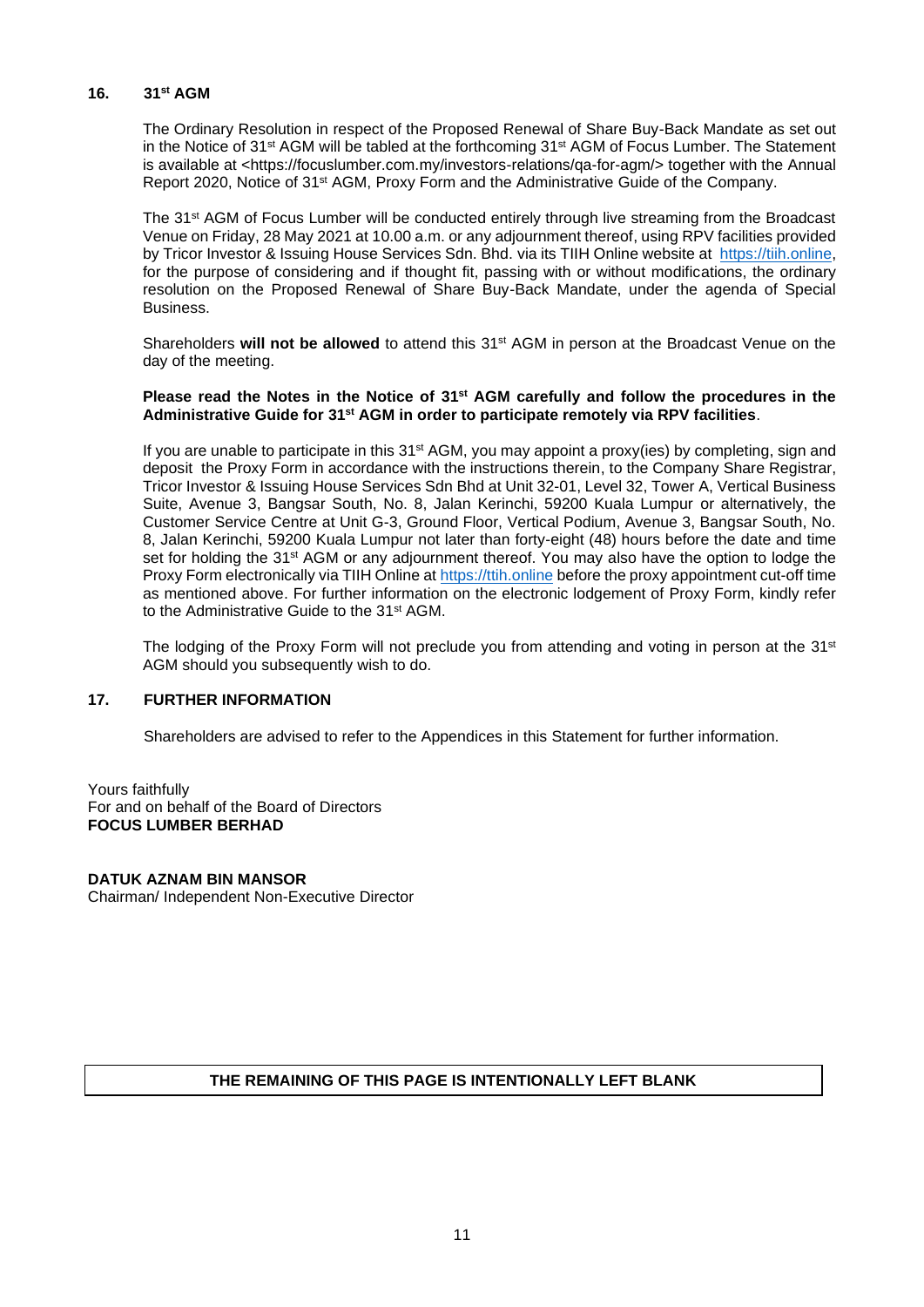# **APPENDIX I**

# **FURTHER INFORMATION**

## **1. RESPONSIBILITY STATEMENT**

The Directors of Focus Lumber have seen and approved the contents of this Statement and they collectively and individually accept full responsibility for the accuracy of the information given in this Statement and confirm that, after having made all reasonable enquiries and to the best of their knowledge and belief, there are no other facts the omission of which would make any statement in this Statement misleading.

# **2. DOCUMENTS AVAILABLE FOR INSPECTION**

Copies of the following documents are available for inspection by members of the Company at the registered office of the Company at 12A, Jalan Teluk Likas, 88450 Kota Kinabalu, Sabah during normal business hours from Mondays to Fridays (excluding Public Holidays) from the date of this Statement up to and including the date of the forthcoming 31<sup>st</sup> AGM:

- (a) Constitution of Focus Lumber; and
- (b) Audited consolidated financial statements of Focus Lumber for the past two (2) financial years ended 31 December 2019 and 31 December 2020.

# **THE REMAINING OF THIS PAGE IS INTENTIONALLY LEFT BLANK**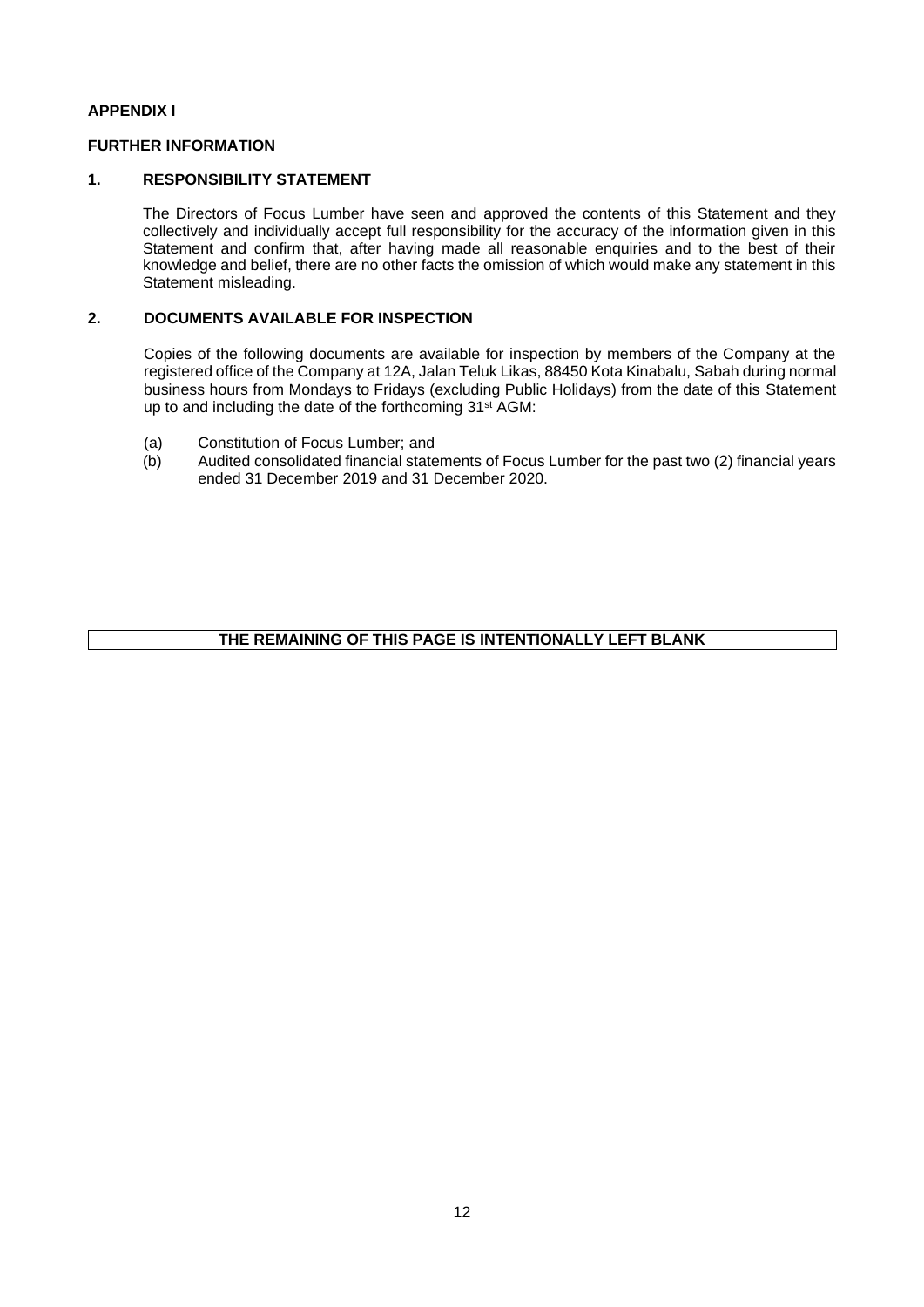# **APPENDIX II**

# **ORDINARY RESOLUTION TO BE TABLED AT THE 31 ST AGM OF FOCUS LUMBER IN RELATION TO THE PROPOSED RENEWAL OF SHARE BUY-BACK MANDATE**

#### **Ordinary Resolution**

#### **Proposed Renewal of Shareholders' Mandate for the Authority to the Company to Purchase Its Own Shares up to Ten Per Centum (10%) of the Total Number of Issued Shares**

THAT subject always to the Companies Act 2016 ("the Act"), the Constitution of the Company, the Main Market Listing Requirements of Bursa Malaysia Securities Berhad ("Bursa Securities") ("Listing Requirements") and all other applicable laws, guidelines, rules and regulations, the Company be and is hereby authorised, to the fullest extent permitted by law, to purchase such number of issued shares in the Company as may be determined by the Directors of the Company from time to time through Bursa Securities upon such terms and conditions as the Directors may deem fit and expedient in the interest of the Company provided that:

- i. the aggregate number of issued shares in the Company ("Shares") purchased ("Purchased Shares") and/or held as treasury shares pursuant to this ordinary resolution does not exceed ten per centum (10%) of the total number of issued shares of the Company as quoted on Bursa Securities as at point of purchase; and
- ii. the maximum fund to be allocated by the Company for the purpose of purchasing the shares shall not exceed the aggregate of the retained profits of the Company based on the latest audited financial statements and/or the latest management accounts (where applicable) available at the time of the purchase,

("Proposed Share Buy-Back").

AND THAT the authority to facilitate the Proposed Share Buy-Back will commence immediately upon passing of this Ordinary Resolution and will continue to be in force until:

- a. the conclusion of the next Annual General Meeting of the Company following the general meeting at which such resolution is passed at which time it will lapse, unless by ordinary resolution passed at the meeting, the authority is renewed, either unconditionally or subject to conditions;
- b. the expiration of the period within which the next Annual General Meeting of the Company is required by law to be held; or
- c. revoked or varied by ordinary resolution passed by the shareholders of the Company at a general meeting,

whichever occurs first, but shall not prejudice the completion of purchase(s) by the Company of its own Shares before the aforesaid expiry date and, in any event, in accordance with the Listing Requirements and any applicable laws, rules, regulations, orders, guidelines and requirements issued by any relevant authorities.

AND THAT the Directors of the Company be and are hereby authorised, at their discretion, to deal with the Purchased Shares until all the Purchased Shares have been dealt with by the Directors in the following manner as may be permitted by the Act, Listing Requirements, applicable laws, rules, regulations, guidelines, requirements and/or orders of any relevant authorities for the time being in force:

- i. To cancel all or part of the Purchased Shares;
- ii. To retain all or part of the Purchased Shares as treasury shares as defined in Section 127 of the Act;
- iii. To distribute all or part of the treasury shares as dividends to the shareholders of the Company;
- iv. To resell all or part of the treasury shares;